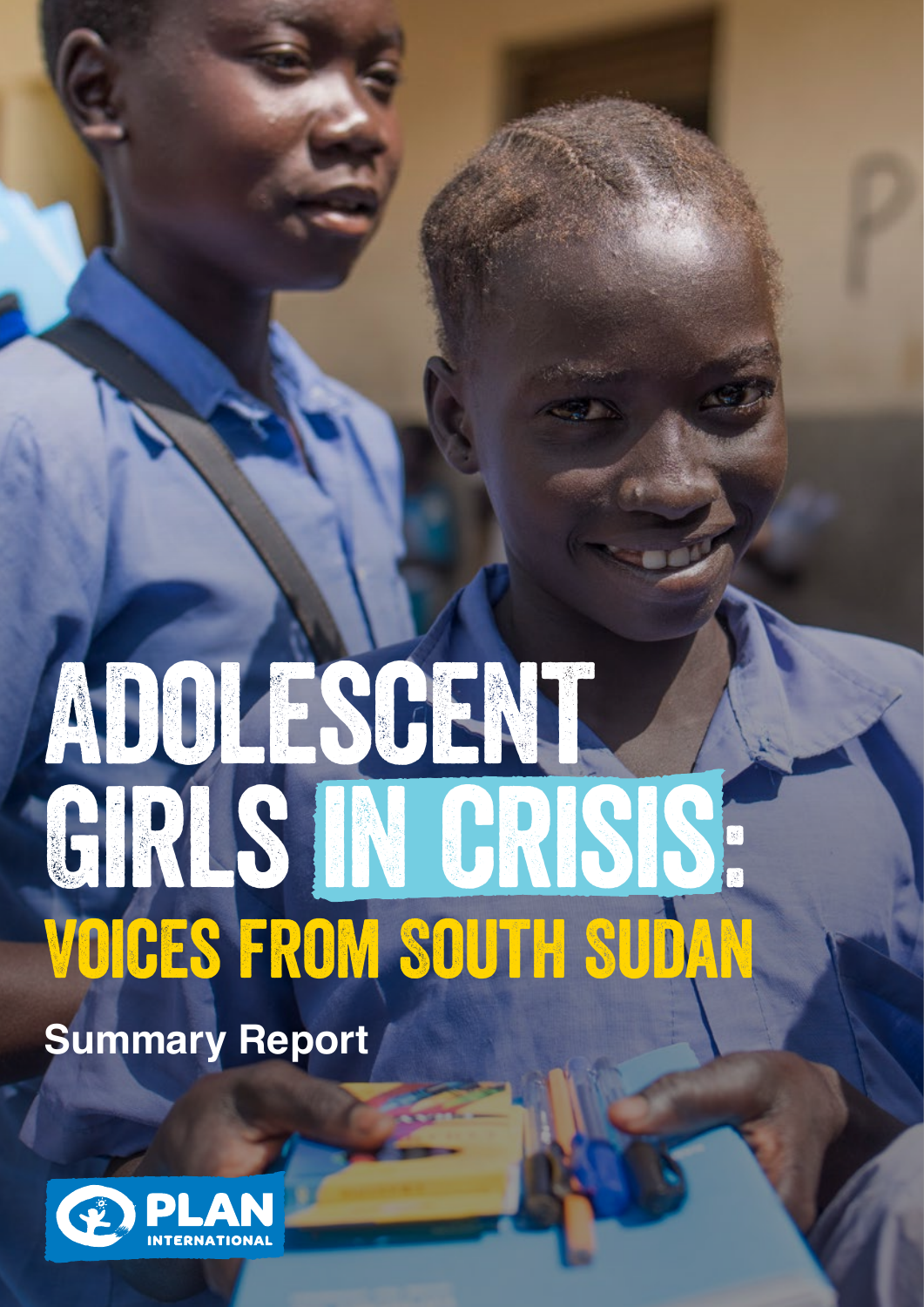**In the last five years the conflict in South Sudan has displaced four million people and placed seven million in need of humanitarian assistance<sup>1</sup> . Everyone concerned has had their lives torn apart: none more than adolescent girls. Their physical safety, their health and their future prospects are all threatened in ways that differ from the risks faced by adolescent boys and adult women. Often, too, just because they are young and female, their rights and needs are ignored.** 

**This report commissioned by Plan International<sup>2</sup> draws on research conducted with girls and members of their families and communities in multiple sites in South Sudan and Uganda. It explores how adolescent girls within two age brackets (aged 10-14 and 15-19) understand and respond to the unique impact their country's crisis has upon them. It seeks to amplify their voices and their perceptions of the crisis, and presents their views on how the humanitarian sector might respond.**





"I will create peace in *South Sudan.*  I will become a good *professional. I will develop*  the nation. **GIRL, 15-19, YEI**

### What Did The Girls Tell Us?

**GIRLS ARE FRIGHTENED:** not only of armed men in the streets, but of gender-based violence which happens within families, including child, early and forced marriage which puts their health, their education and general well-being at risk.

"In the community soldiers are threatening to rape girls, forcing girls to marry them." **GIRL, 15-19, NIMULE**

**THEY ARE HUNGRY:** 77 per cent report that they do not have enough to eat. This affects their health and has an impact on their ability to concentrate at school.

"Yes, sometimes we have to go to sleep hungry. To cope when there is not enough I am doing small business in order to get money for buying food."

**GIRL, 15-19, YEI**

**THEY HAVE TOO MUCH TO DO:** girls do extra work looking after brothers and sisters, and doing general household chores as well as attempting to earn money in whatever small way they can. This is time not spent at school and will have a massive impact on their future lives.

"I worry the most about not having enough time to revise because I have too much work to do at home and may end up failing my exams." **GIRL, 17, BARATUKA**

*1. Humanitarian Affairs (UNOCHA). 2018. "Humanitarian Needs Overview: South Sudan." Pp. 2-4. https://reliefweb.int/sites/reliefweb.* int/files/resources/South\_Sudan\_2018\_Humanitarian\_Needs\_Overview.pdf

2. Girls in Protracted Crises in South Sudan online ref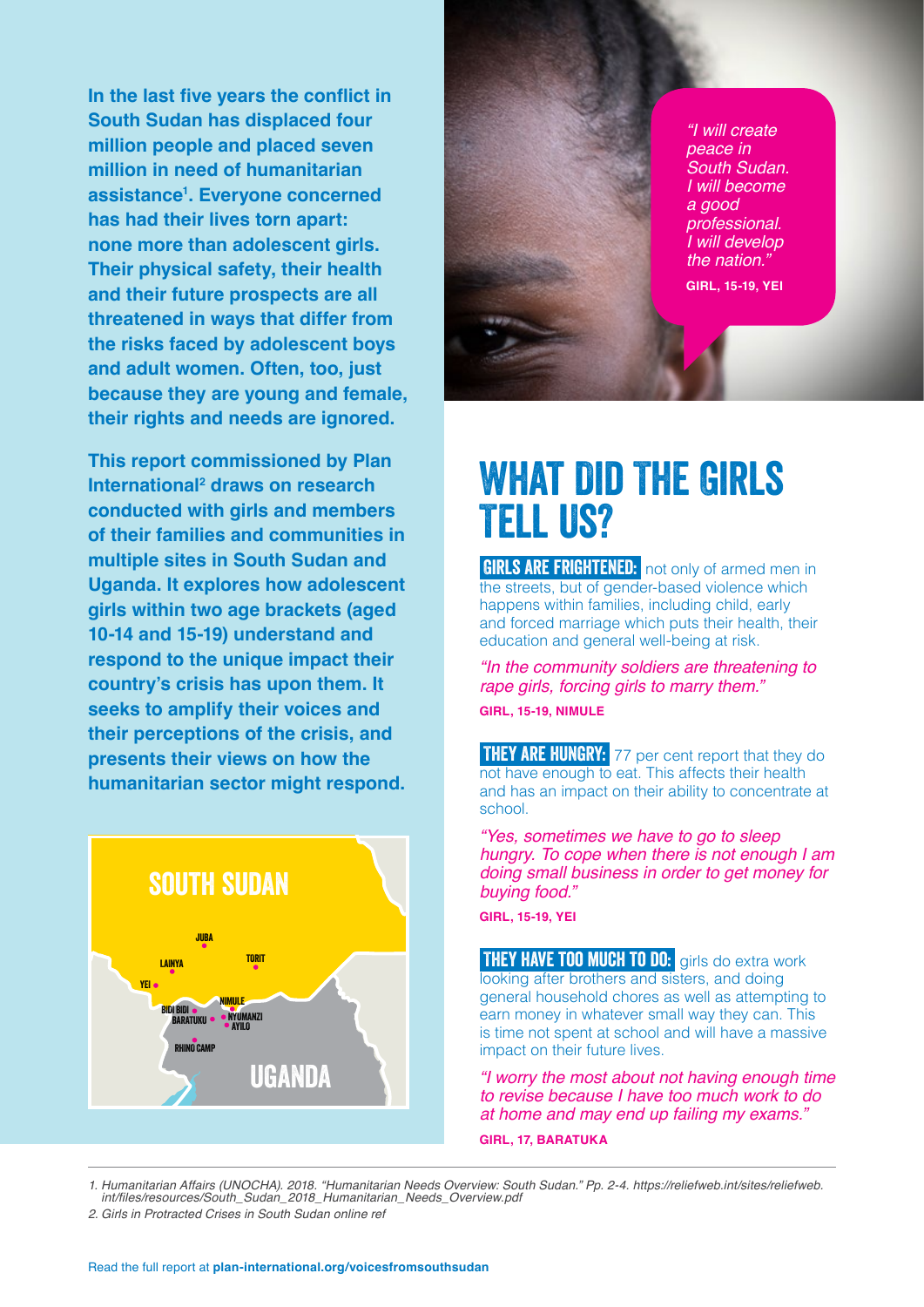**THERE IS LITTLE OR NO HEALTHCARE:** much of the health infrastructure has been destroyed, and the costs of medicine and treatment are prohibitive. Girls' access to sexual and reproductive health information and treatment is severely curtailed again with enormous ramifications for their future lives. Despite the need, there is also little or no professional support for mental health issues:

"The war has caused many girls to have problems with their emotional health ... many of them are victims of rape and suffer from constant depression, mental problems and trauma."

**NGO WORKER, TORIT**

## 26%

### of adolescent girls in South Sudan reported having considered ending their own lives at least once in the last twelve months

Despite all this the research also bears witness to hope, determination and an impressive resilience. Adolescent girls identified several factors that are key to their survival and to their ability to support their families and communities. Most important among these are:

**PARENTS:** girls stress the importance of the presence of a mother and father. A united family is crucial both in terms of protection from violence, from poverty and hunger, and in terms of emotional well-being.

"[I] know of children who have been abused or mistreated recently: heavy work, defilement, denial of education ... many children are orphans with no one to take care of them."

**GIRL, 16, NYUMANZI**

**EDUCATION:** repeatedly, adolescent girls identify access to education as of major importance in their lives. Education protects their future, enhancing their independence and their job opportunities and it safeguards their present, enabling them to build networks outside the family and providing a barrier against forced marriage.

### 16% of females over the age of 15 in South Sudan are able to read and write.3

### Conclusion

Despite the numbers of adolescent girls affected so profoundly by the ongoing crisis in South Sudan, they are seldom consulted about their own experiences and needs. It is rare that either their own communities or the humanitarian sector at large pay much attention to them. This research is an attempt to rectify that: to acknowledge that girls and young women do have rights, and that their ideas about, and reflections upon, the situation they are in are worth listening to and acting upon.

We know that girls have asked for protection, physically, emotionally and in terms of safeguarding their future; they emphasise the importance of education and are determined to contribute to rebuilding, not only their own lives, but their communities and nation.

The recommendations that follow are based upon their priorities.

### Voices from South Sudan: the girls' rinmendat

- Listen to girls at home and in their communities: create forums and processes that involve adolescent girls in programme planning and community decision making.
- Ensure that girls' education does not suffer. This means addressing all the barriers that get in the way of girls' participation:
- systemic barriers such as quality of education and the burden of household labour
- practical barriers such as a lack of appropriate sanitation facilities and the financial cost of school fees and materials.
- Prioritise funding for the provision of adolescent girl-friendly information and services, particularly around mental health issues and sexual and reproductive health rights.
- Tackle gender based violence in all its forms particularly by providing safe spaces for girls and promoting attitudinal and behavioural change at both family and community level.

3. Watkins, Kevin. 2016. "State of the World's Children: A fair chance for every child." UNICEF.